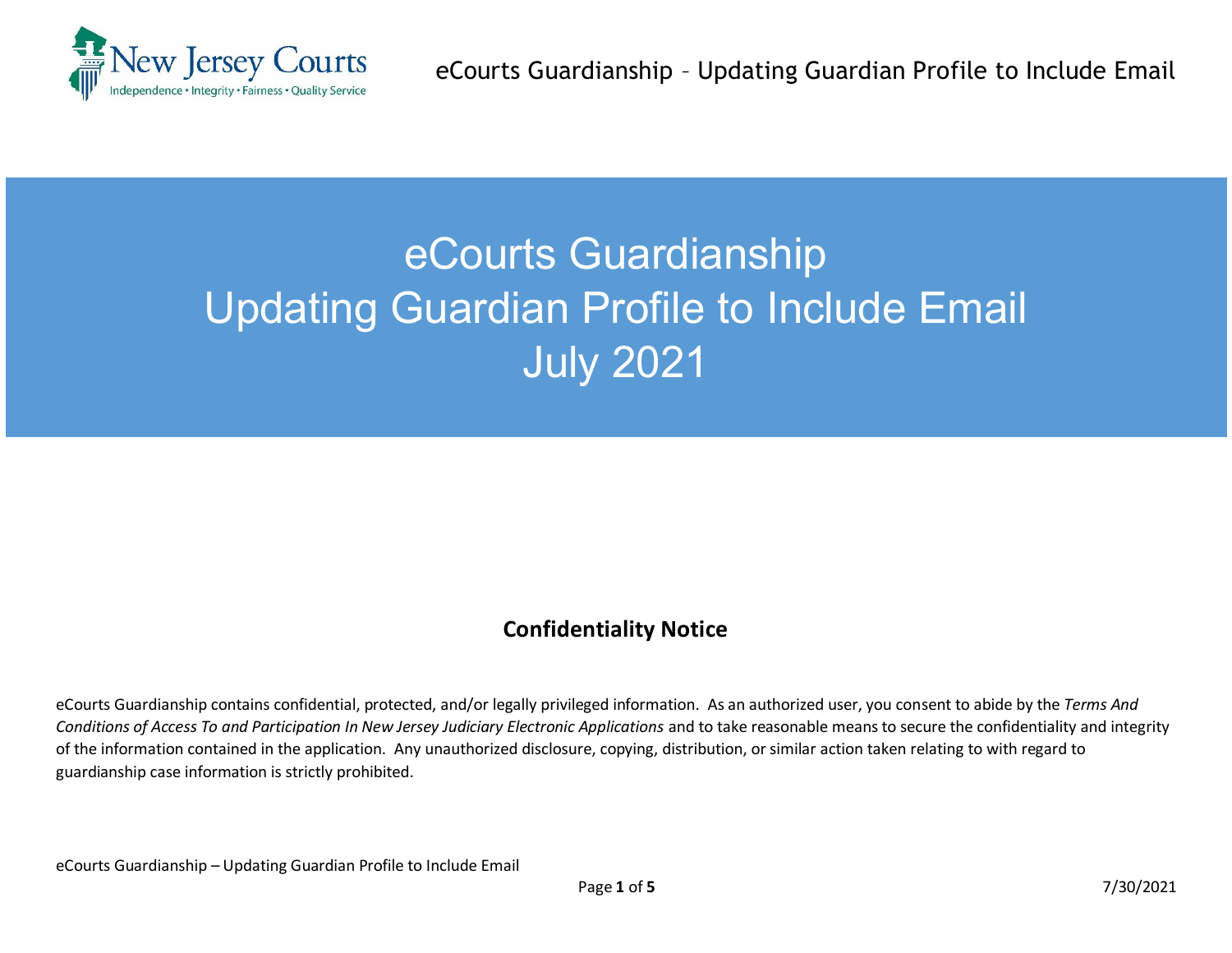

<span id="page-1-0"></span>

| <b>Table of Contents</b>                                                                                                                                                                                                                             |          |  |
|------------------------------------------------------------------------------------------------------------------------------------------------------------------------------------------------------------------------------------------------------|----------|--|
| This Quick Reference Guide provides<br>instructions for users for updating the<br>Guardian Profile to include email addresses.<br>This QRG supports the revised version of the<br>Report of Guardian Cover Page that was<br>introduced in May, 2021. | Contents |  |
|                                                                                                                                                                                                                                                      |          |  |
|                                                                                                                                                                                                                                                      |          |  |
|                                                                                                                                                                                                                                                      |          |  |
|                                                                                                                                                                                                                                                      |          |  |
|                                                                                                                                                                                                                                                      |          |  |
|                                                                                                                                                                                                                                                      |          |  |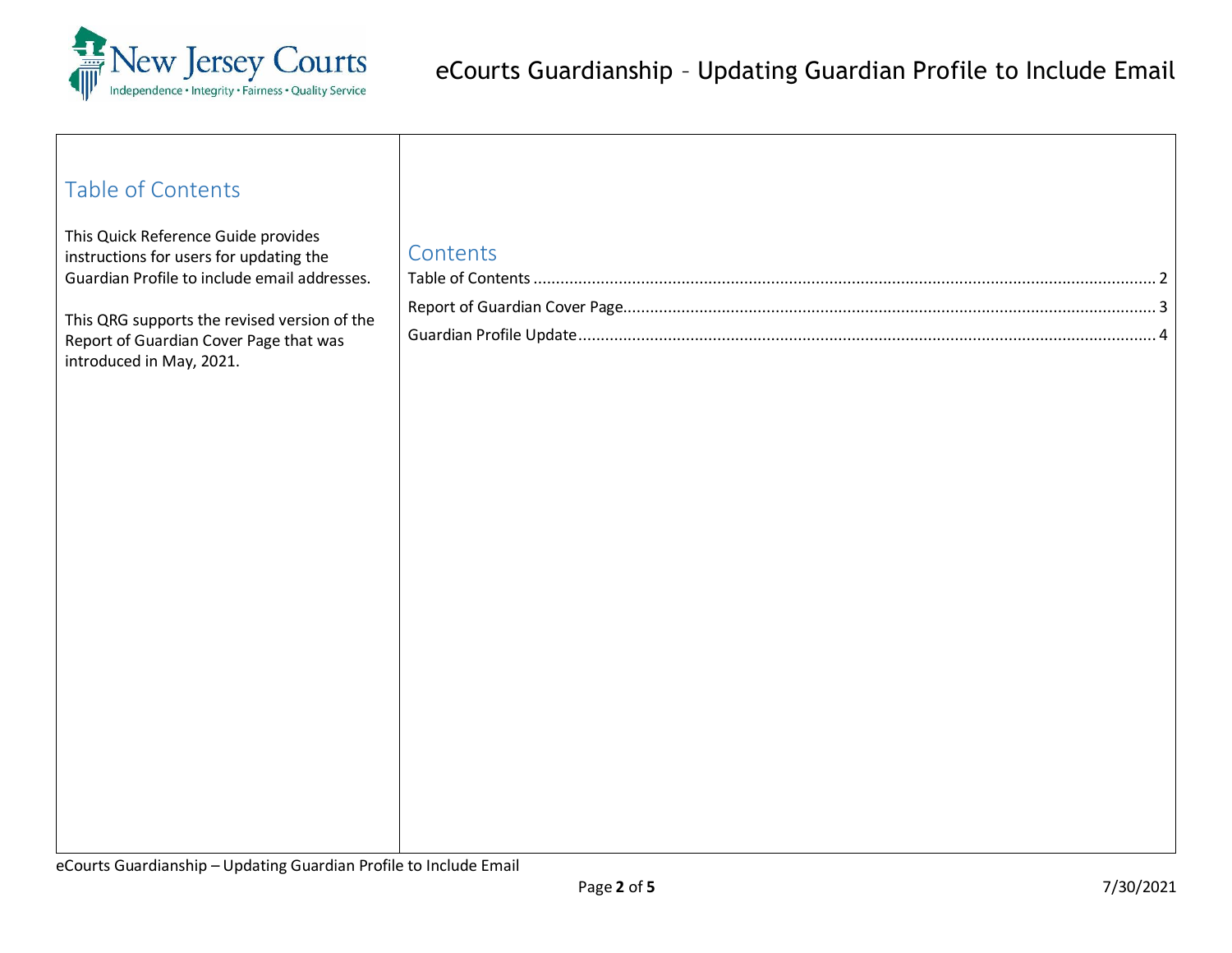

## eCourts Guardianship – Updating Guardian Profile to Include Email

<span id="page-2-0"></span>

|                                                 | <b>Report of Guardian Cover Page</b>                                                                                                                                                                                                                                                                                                |  |  |
|-------------------------------------------------|-------------------------------------------------------------------------------------------------------------------------------------------------------------------------------------------------------------------------------------------------------------------------------------------------------------------------------------|--|--|
| Report of Guardian Cover Page                   | Superior Court of New Jersey<br>Chancery Division - Probate Part<br>County of<br>٠<br>Docket No.<br>In the Matter of the Report of<br><b>Civil Action</b>                                                                                                                                                                           |  |  |
|                                                 | Guardian(s) for<br><b>Guardian's Report</b>                                                                                                                                                                                                                                                                                         |  |  |
| The Report of Guardian Cover Page has been      | for the Period<br>an Incapacitated Person.                                                                                                                                                                                                                                                                                          |  |  |
| updated to include a field for guardians to     | to the                                                                                                                                                                                                                                                                                                                              |  |  |
| enter email addresses.                          | This report must be filed by every Guardian within fourteen (14) days of the anniversary date of your appointment, which<br>, unless the Judge otherwise specifies. File the original with the Surrogate.<br>is _                                                                                                                   |  |  |
| The new form is available on the Guardianship   | 1. Guardian's Current Information*                                                                                                                                                                                                                                                                                                  |  |  |
|                                                 | Street address:                                                                                                                                                                                                                                                                                                                     |  |  |
| Support page under the 'Guardian Report         | City:<br>State:<br>Zip:<br>Include mailing address, if different                                                                                                                                                                                                                                                                    |  |  |
| Forms' section:                                 | Mailing address:                                                                                                                                                                                                                                                                                                                    |  |  |
|                                                 | City:<br>State:<br>Zip:                                                                                                                                                                                                                                                                                                             |  |  |
|                                                 | Phone:<br>Email Address:<br>ext.                                                                                                                                                                                                                                                                                                    |  |  |
| https://njcourts.gov/courts/civil/guardianship. | Guardian of Person<br>Guardian of Estate<br>Guardian of Both Person and Estate<br>Select one:<br>Guardian's relationship to the Incapacitated Person?                                                                                                                                                                               |  |  |
| html?lang=eng                                   | State any changes to the guardian's criminal or civil judgment history, including bankruptcies:                                                                                                                                                                                                                                     |  |  |
|                                                 |                                                                                                                                                                                                                                                                                                                                     |  |  |
|                                                 | *If needed: attach a separate page with additional information, including for any co-guardian(s).                                                                                                                                                                                                                                   |  |  |
|                                                 | 2. Incapacitated Person's Current Information: does he/she reside with the guardian?<br>$\Box$ Yes $\Box$ No<br>If No, complete the incapacitated person's residency information below. If Yes, continue to $#3$ .                                                                                                                  |  |  |
|                                                 | A. Incapacitated Person's address: If the incapacitated person lives in a residential facility, include the name of the<br>Director or person responsible for the incapacitated person's care.<br>Address:                                                                                                                          |  |  |
|                                                 | City:<br>State:<br>Zip:                                                                                                                                                                                                                                                                                                             |  |  |
|                                                 | ext.<br>Telephone Number:                                                                                                                                                                                                                                                                                                           |  |  |
|                                                 | Contact Name:<br><b>Telephone Number</b><br>ext.                                                                                                                                                                                                                                                                                    |  |  |
|                                                 | B. State the average number of visits you or your designee made to the Incapacitated Person during the<br>period:                                                                                                                                                                                                                   |  |  |
|                                                 | 3. Identify all Guardianship responsibilities (check all that apply):<br>Manage financial affairs<br>Provide necessities<br>$\Box$ Feed<br>Take on outings<br>Provide transportation<br>$\Box$ Bathe<br>Provide continuous care<br>Housekeeping<br>Social Security Representative Payee<br>List all other responsibilities assumed: |  |  |
|                                                 | 4. State if you believe the guardianship should continue? State reason:<br>$\Box$ Yes $\Box$ No                                                                                                                                                                                                                                     |  |  |
|                                                 | 5. Is there any change to the guardianship estate? If Yes, describe:<br>$\Box$ Yes $\Box$ No                                                                                                                                                                                                                                        |  |  |
|                                                 | 6. Are any modifications or adjustments needed in the guardianship? If Yes, describe:<br>$\Box$ Yes $\Box$ No                                                                                                                                                                                                                       |  |  |
|                                                 |                                                                                                                                                                                                                                                                                                                                     |  |  |
|                                                 |                                                                                                                                                                                                                                                                                                                                     |  |  |
|                                                 |                                                                                                                                                                                                                                                                                                                                     |  |  |
|                                                 |                                                                                                                                                                                                                                                                                                                                     |  |  |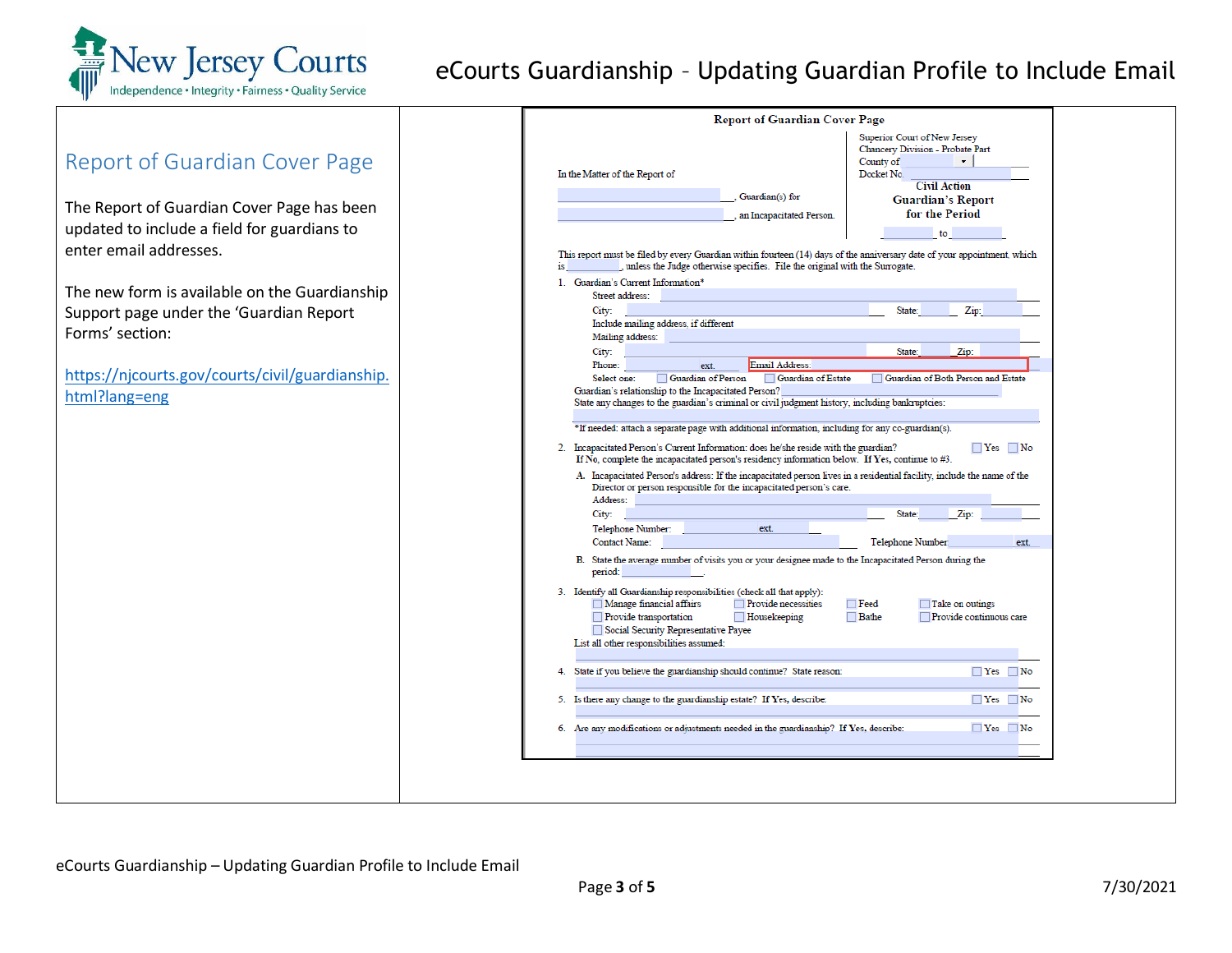

<span id="page-3-0"></span>

| <b>Guardian Profile Update</b>                                                                                                                                                  | <b>eCOURTS HOME</b><br><b>CASE MANAGEMENT</b><br><b>UPLOAD DOCUMENT</b><br><b>CASE JACKET</b><br><b>Case Search</b><br><b>Report Review</b><br><b>Manage Case</b>                                                                                                                                                                                                                                                                                                                                                                                                      |
|---------------------------------------------------------------------------------------------------------------------------------------------------------------------------------|------------------------------------------------------------------------------------------------------------------------------------------------------------------------------------------------------------------------------------------------------------------------------------------------------------------------------------------------------------------------------------------------------------------------------------------------------------------------------------------------------------------------------------------------------------------------|
| Guardian email addresses should be entered<br>into the guardian profile in Case Management:<br>1. Locate the case in Case Management via<br>the Docket Number or IP Name Search | Only alphabetic characters can be entered in name fields.<br>Search<br>21-00334<br>Search for County Docket Number (exact):<br><b>OR</b><br>Search<br>Reset<br>Search for Incapacitated Person:<br>* First Name<br>' Last Name                                                                                                                                                                                                                                                                                                                                         |
| 2. Click on the $\blacktriangleright$ to open the guardian<br>profile                                                                                                           | User:<br>eCOURTS HOME<br><b>CASE MANAGEMENT</b><br><b>UPLOAD DOCUMENT</b><br><b>CASE JACKET</b><br>Case Search   Report Review<br><b>Manage Case</b>                                                                                                                                                                                                                                                                                                                                                                                                                   |
|                                                                                                                                                                                 | County Docket No.: 21-00334<br>Case Details<br><b>View Case Jacket</b><br>County: MERCER<br><b>Status: ACTIVE</b><br>Date Filed: 02/01/2021<br>03/03/2021<br>$\blacktriangleright$ Judgment<br>Estate Value<br>Initial Estate Value: \$ 8,500<br>Current Net Estate Value: \$200<br>Incapacitated Person (IP) Profile<br><b>JASPER JOHNSON</b><br><b>STATUS: ACTIVE</b><br>IP Attoracy Profile<br>PHOEBE CHRISTIAN BENTLEY<br><b>STATUS: INACTIVE</b><br>Guardian Profile<br><b>ALBERT JOHNSON</b><br><b>Appointment Date:</b><br><b>STATUS: ACTIVE</b><br>Case Action |
|                                                                                                                                                                                 | Guardian C<br>Find New Case                                                                                                                                                                                                                                                                                                                                                                                                                                                                                                                                            |